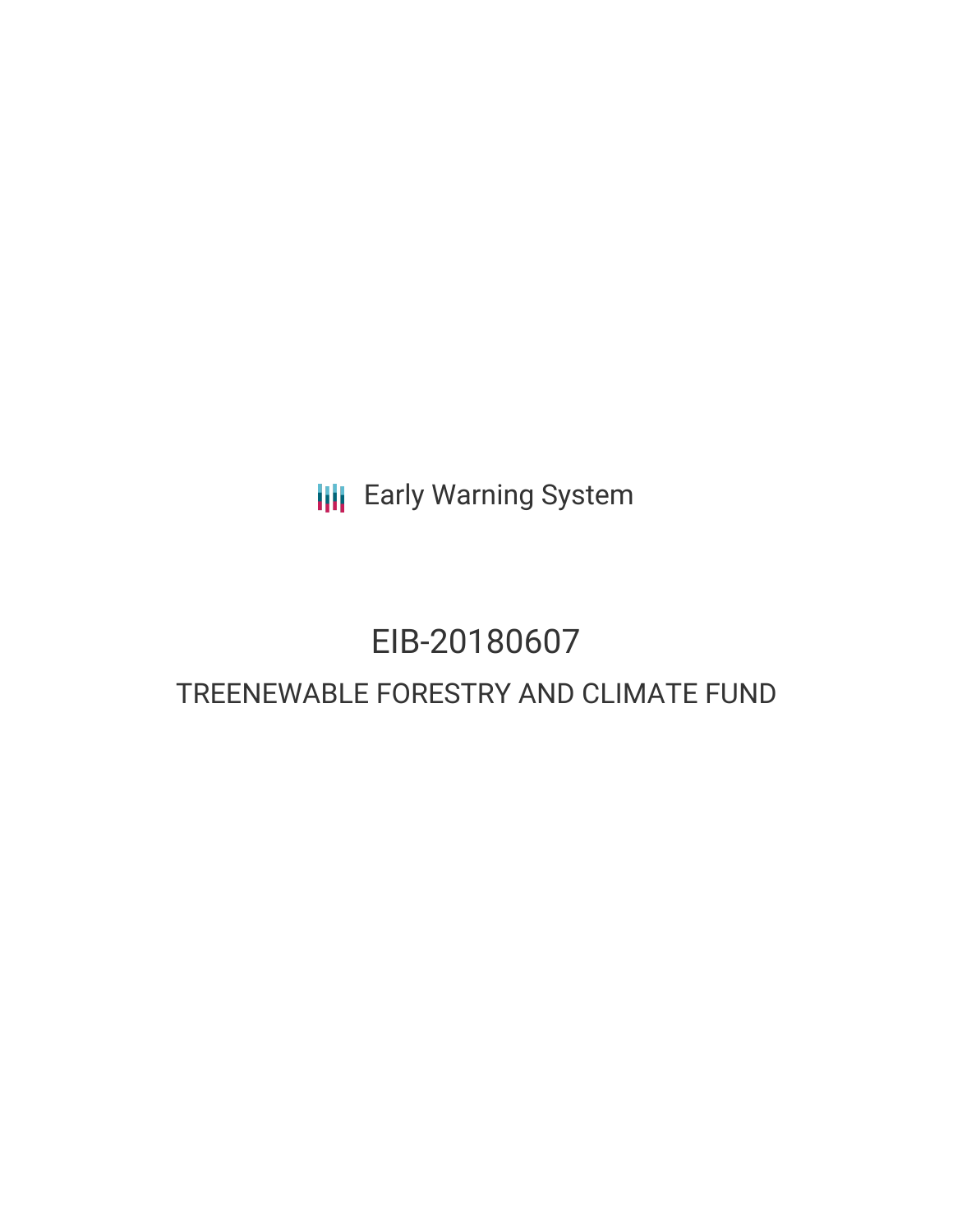#### **Quick Facts**

| <b>Financial Institutions</b>  | European Investment Bank (EIB)     |
|--------------------------------|------------------------------------|
| <b>Status</b>                  | Proposed                           |
| <b>Bank Risk Rating</b>        |                                    |
| <b>Borrower</b>                | <b>IWC INVESTMENT PARTNERS A/S</b> |
| <b>Sectors</b>                 | Agriculture and Forestry           |
| <b>Investment Type(s)</b>      | Loan                               |
| <b>Investment Amount (USD)</b> | $$22.13$ million                   |
| <b>Project Cost (USD)</b>      | \$166,00 million                   |
|                                |                                    |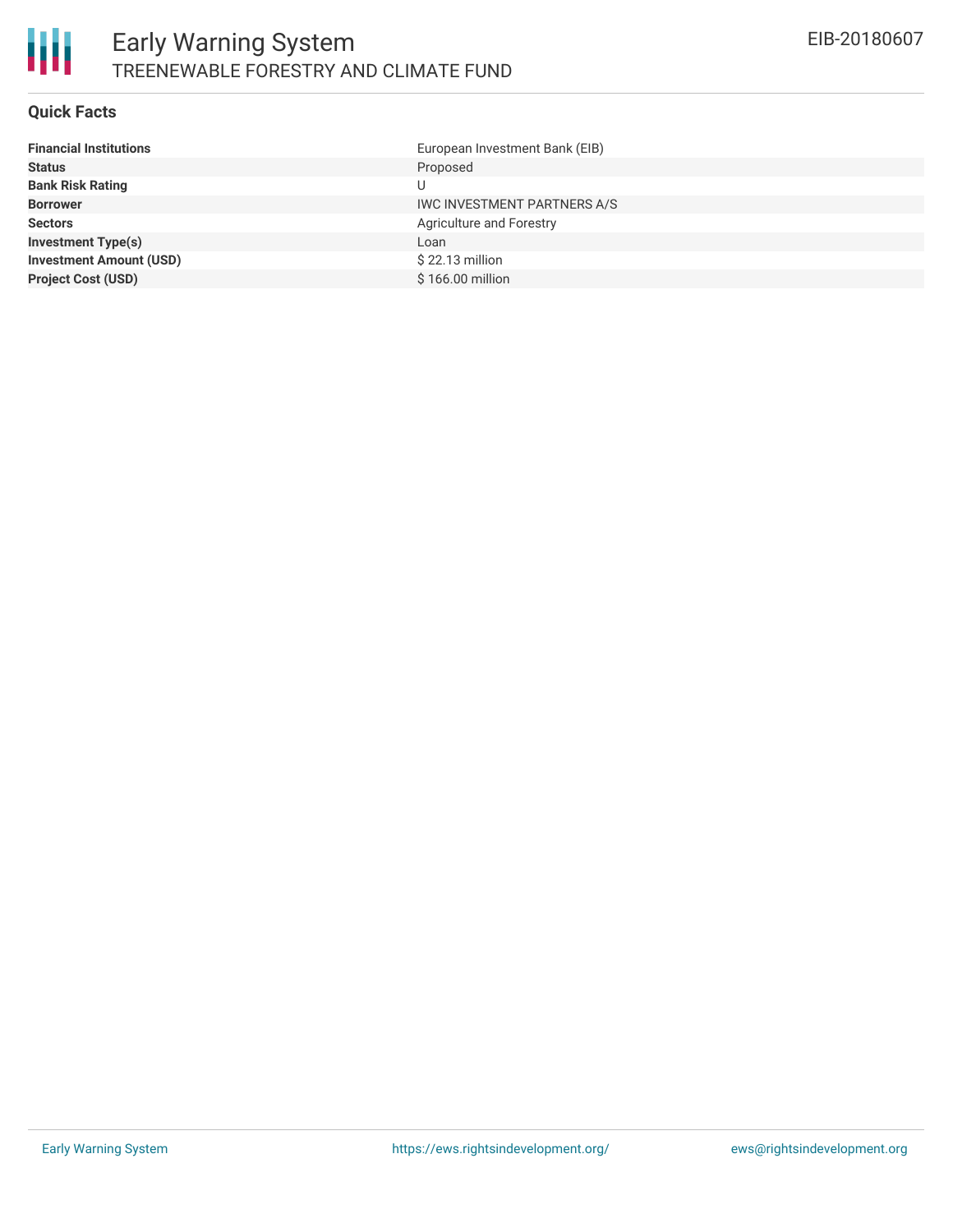

## **Project Description**

The project consists in a participation into a private equity fund investing in greenfield and early brownfield projects of sustainably managed forest plantations and forest restoration in Sub-Saharan Africa. The Fund will mainly target environmental infrastructure investments through a landscape restoration approach and sustainable forest management. Sustainable forest management delivers environmental benefits including climate change mitigation (through increased carbon sequestration) and adaptation (through improved watershed management, prevention of soil erosion and protection of biodiversity). The operation will also contribute to to Paris Agreement and to the United Nations Strategic Development Goals. The Fund will be required to develop an environmental and social policy and establish the appropriate management systems so as to comply with the environmental and social requirements of the Bank. The assessment of the environmental and social impacts and risks will be part of the Bank's standard due diligence process. The Fund will have to carry out for each underlying investment an environmental and social assessment, thereby ensuring that the portfolio and these investments are in compliance with national law and in line with the principles and standards of relevant EU environmental legislation as well as with the EIB Environmental and Social Standards.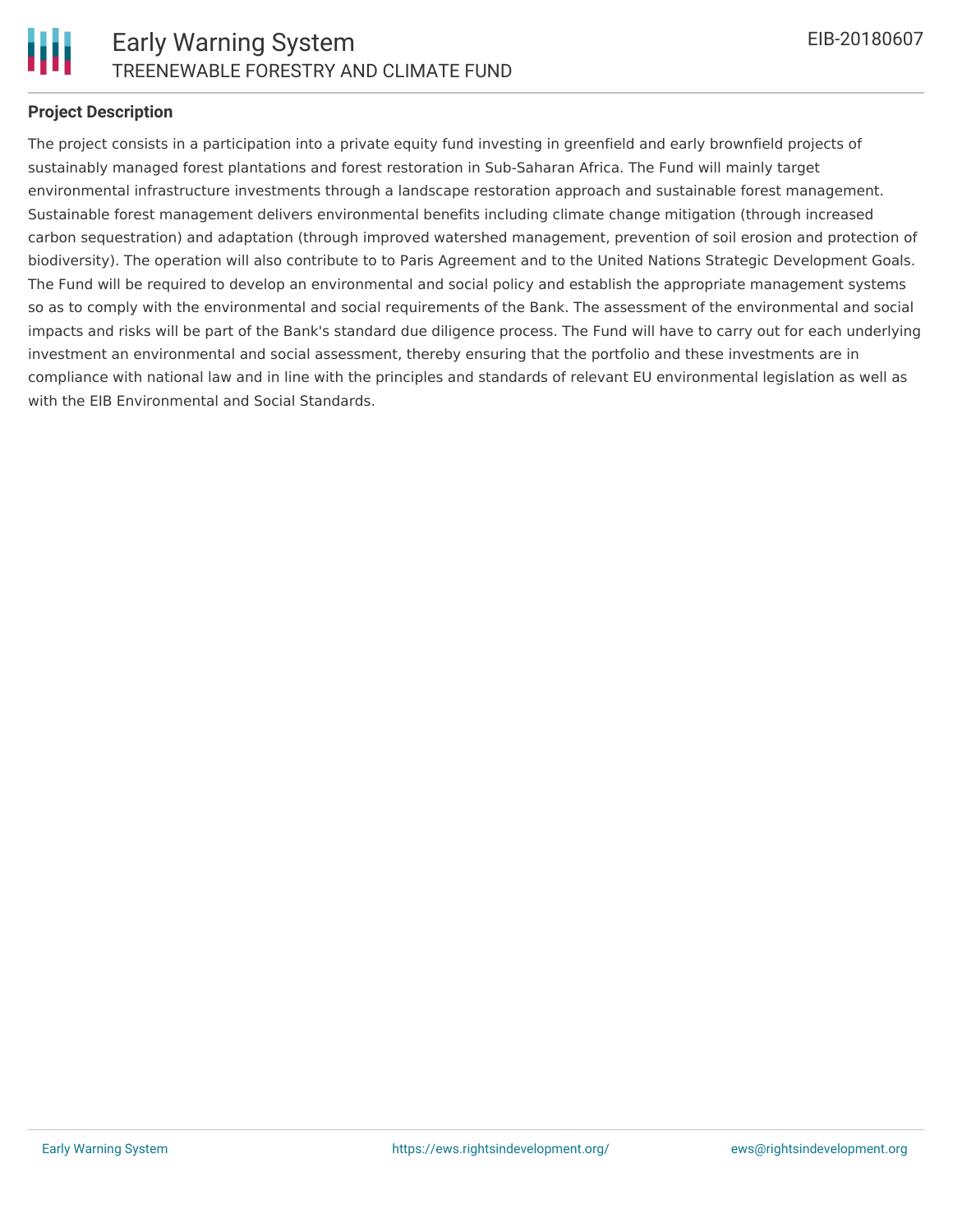

## **Investment Description**

European Investment Bank (EIB)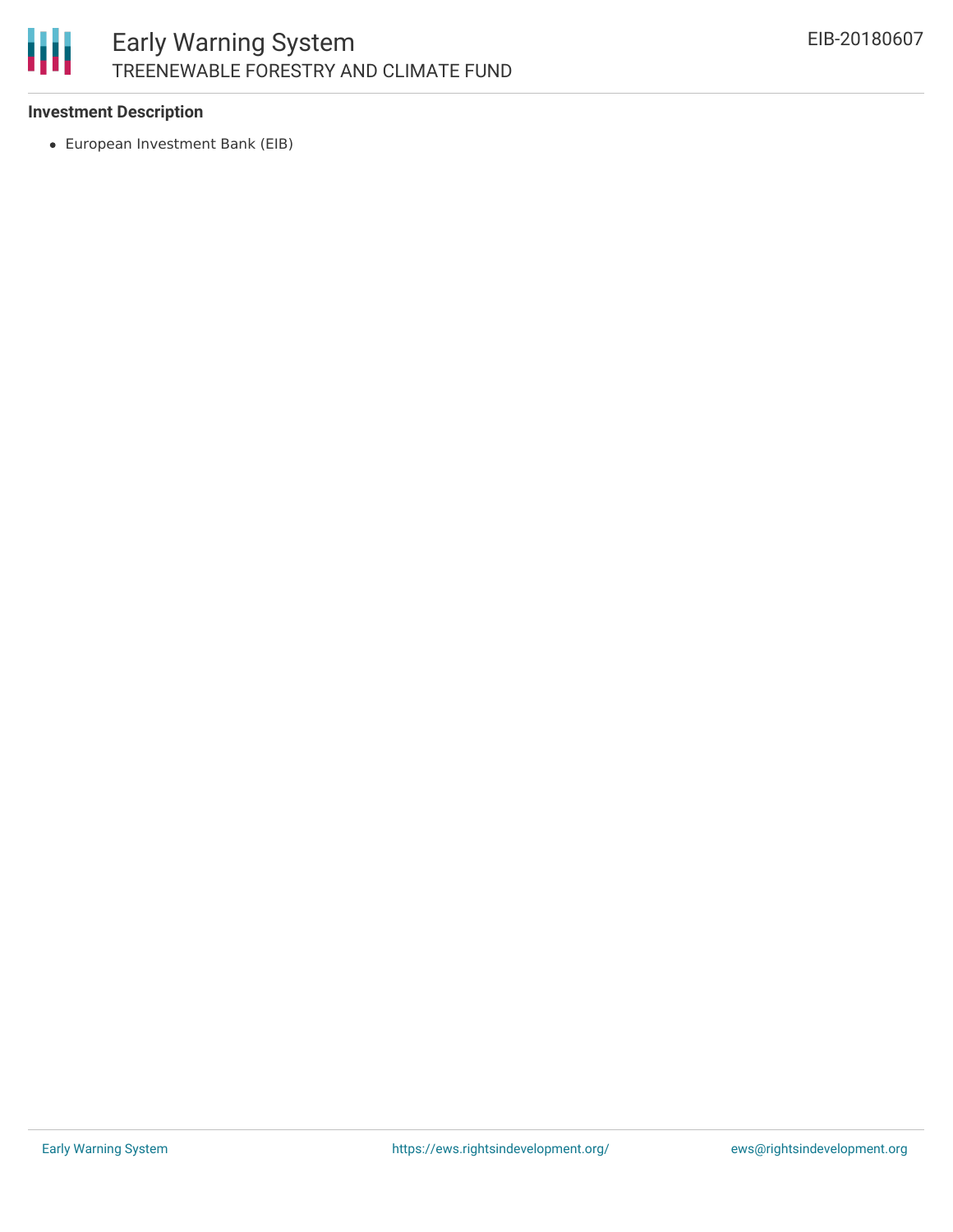## **Contact Information**

No contact information provided at the time of disclosure

#### ACCOUNTABILITY MECHANISM OF EIB

The EIB Complaints Mechanism is designed to facilitate and handle complaints against the EIB by individuals, organizations or corporations affected by EIB activities. When exercising the right to lodge a complaint against the EIB, any member of the public has access to a two-tier procedure, one internal - the Complaints Mechanism Office - and one external - the European Ombudsman. A complaint can be lodged via a written communication addressed to the Secretary General of the EIB, via email to the dedicated email address complaints@eib.org, by completing the online complaint form available at the following address: http://www.eib.org/complaints/form, via fax or delivered directly to the EIB Complaints Mechanism Division, any EIB local representation office or any EIB staff. For further details, check:

http://www.eib.org/attachments/strategies/complaints\_mechanism\_policy\_en.pdf

When dissatisfied with a complaint to the EIB Complaints Mechanism, citizens can then turn towards the European Ombudsman. A memorandum of Understanding has been signed between the EIB and the European Ombudsman establishes that citizens (even outside of the EU if the Ombudsman finds their complaint justified) can turn towards the Ombudsman on issues related to 'maladministration' by the EIB. Note that before going to the Ombudsman, an attempt must be made to resolve the case by contacting the EIB. In addition, the complaint must be made within two years of the date when the facts on which your complaint is based became known to you. You can write to the Ombudsman in any of the languages of the European Union. Additional details, including filing requirements and complaint forms, are available at: http://www.ombudsman.europa.eu/atyourservice/interactiveguide.faces